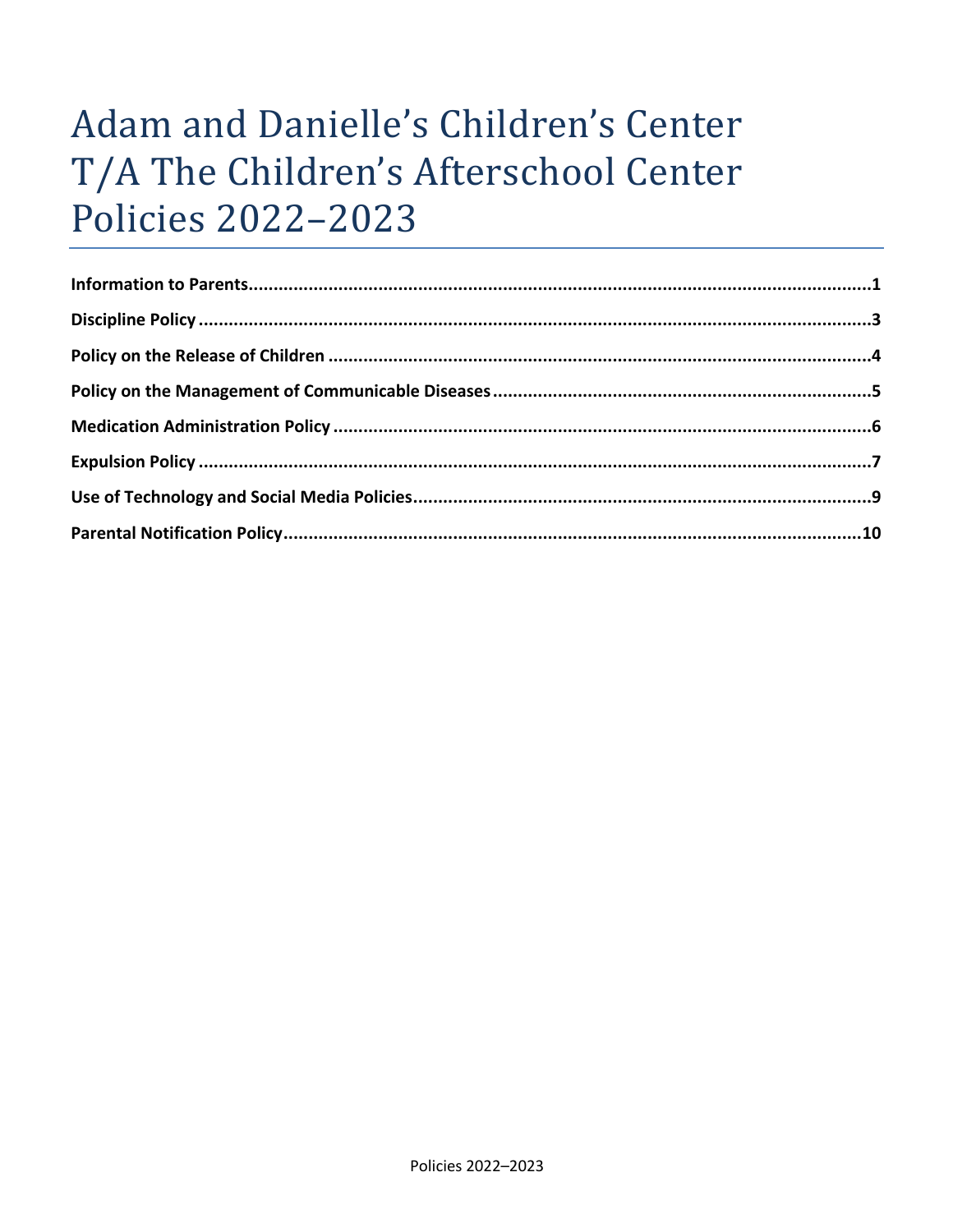# **Information to Parents**

Under provisions of the Manual of Requirements for Child Care Centers (N.J.A.C. 3A:52), every licensed child care center in New Jersey must provide to parents of enrolled children written information on parent visitation rights, State licensing requirements, child abuse/neglect reporting requirements and other child care matters. The center must comply with this requirement by reproducing and distributing to parents and staff this written statement, prepared by the Office of Licensing, Child Care & Youth Residential Licensing, in the Department of Children and Families. In keeping with this requirement, the center must secure every parent and staff member's signature attesting to his/her receipt of the information.

Our center is required by the State Child Care Center Licensing law to be licensed by the Office of Licensing (OOL), Child Care & Youth Residential Licensing, in the Department of Children and Families (DCF). A copy of our current license must be posted in a prominent location at our center. Look for it when you're in the center.

To be licensed, our center must comply with the Manual of Requirements for Child Care Centers (the official licensing regulations). The regulations cover such areas as: physical environment/life-safety; staff qualifications, supervision, and staff/child ratios; program activities and equipment; health, food and nutrition; rest and sleep requirements; parent/community participation; administrative and record keeping requirements; and others.

Our center must have on the premises a copy of the Manual of Requirements for Child Care Centers and make it available to interested parents for review. If you would like to review our copy, just ask any staff member. Parents may view a copy of the Manual of Requirements on the DCF website at http://www.nj.gov/dcf/providers/licensing/laws/ CCCmanual.pdf or obtain a copy by sending a check or money order for \$5 made payable to the "Treasurer, State of New Jersey", and mailing it to: NJDCF, Office of Licensing, Publication Fees, PO Box 657, Trenton, NJ 08646-0657.

We encourage parents to discuss with us any questions or concerns about the policies and program of the center or the meaning, application or alleged violations of the Manual of Requirements for Child Care Centers. We will be happy to arrange a convenient opportunity for you to review and discuss these matters with us. If you suspect our center may be in violation of licensing requirements, you are entitled to report them to the Office of Licensing toll free at 1 (877) 667-9845. Of course, we would appreciate your bringing these concerns to our attention, too.

Our center must have a policy concerning the release of children to parents or people authorized by parents to be responsible for the child. Please discuss with us your plans for your child's departure from the center.

Our center must have a policy about administering medicine and health care procedures and the management of communicable diseases. Please talk to us about these policies so we can work together to keep our children healthy.

Our center must have a policy concerning the expulsion of children from enrollment at the center. Please review this policy so we can work together to keep your child in our center.

Parents are entitled to review the center's copy of the OOL's Inspection/Violation Reports on the center, which are available soon after every State licensing inspection of our center. If there is a licensing complaint or investigation, you are also entitled to review the OOL's Complaint Investigation Summary Report, as well as any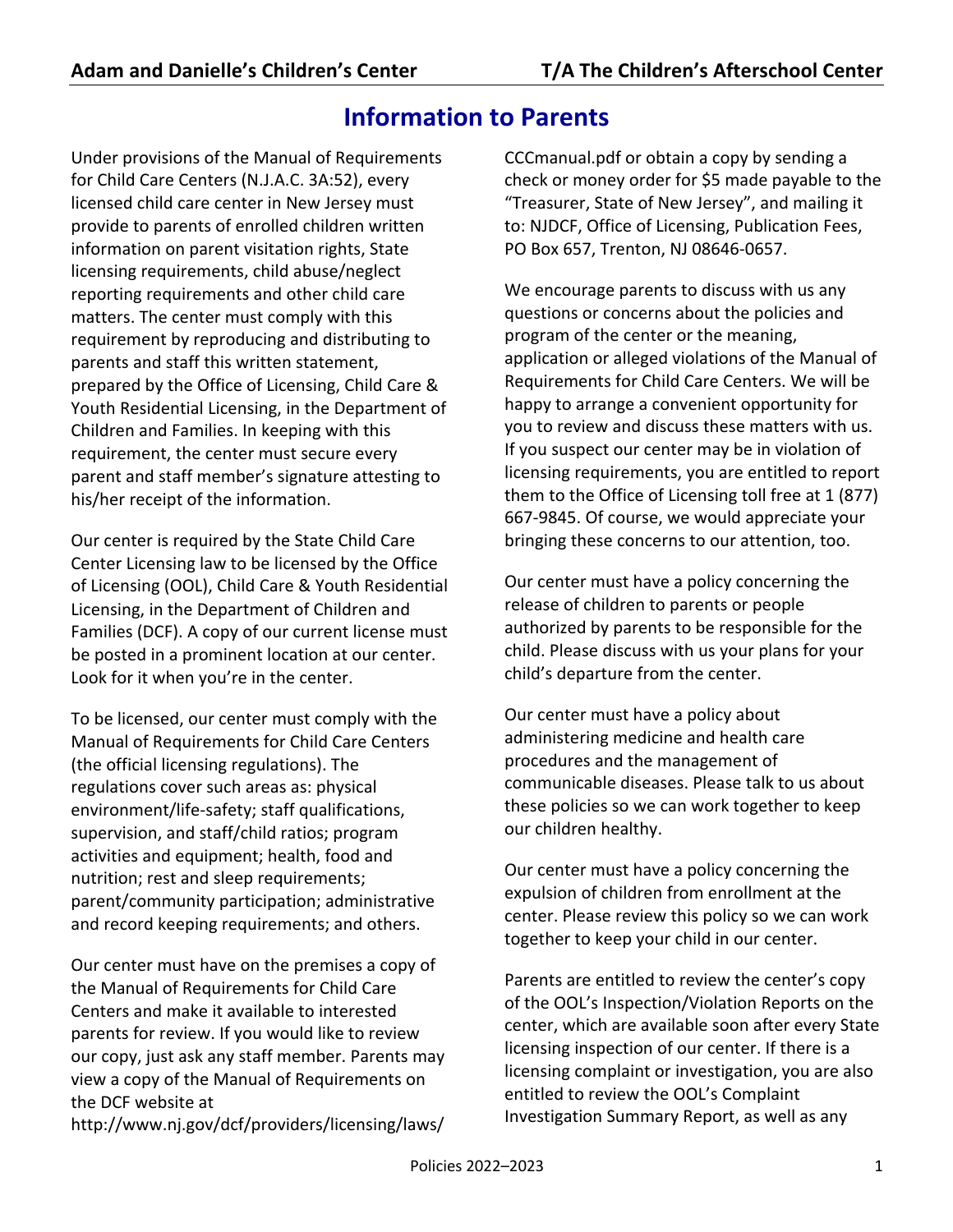letters of enforcement or other actions taken against the center during the current licensing period. Let us know if you wish to review them and we will make them available for your review or you can view them online at https://data.nj.gov/childcare\_explorer.

Our center must cooperate with all DCF inspections/investigations. DCF staff may interview both staff members and children.

Our center must post its written statement of philosophy on child discipline in a prominent location and make a copy of it available to parents upon request. We encourage you to review it and to discuss with us any questions you may have about it.

Our center must post a listing or diagram of those rooms and areas approved by the OOL for the children's use. Please talk to us if you have any questions about the center's space.

Our center must offer parents of enrolled children ample opportunity to assist the center in complying with licensing requirements; and to participate in and observe the activities of the center. Parents wishing to participate in the activities or operations of the center should discuss their interest with the center director, who can advise them of what opportunities are available.

Parents of enrolled children may visit our center at any time without having to secure prior approval from the director or any staff member. Please feel free to do so when you can. We welcome visits from our parents.

Our center must inform parents in advance of every field trip, outing, or special event away from the center, and must obtain prior written consent from parents before taking a child on each such trip.

Our center is required to provide reasonable accommodations for children and/or parents with disabilities and to comply with the New Jersey Law Against Discrimination (LAD), P.L. 1945, c. 169 (N.J.S.A. 10:5-1 etseq.), and the Americans with Disabilities Act(ADA), P.L. 101- 336 (42 U.S.C. 12101 et seq.).Anyone who believes the center is not in compliance with these laws may contact the Division on Civil Rights in the New Jersey Department of Law and Public Safety for information about filing an LAD claim at (609) 292-4605 (TTY users may dial 711 to reach the New Jersey Relay Operator and ask for (609)292-7701), or may contact the United States Department of Justice for information about filing an ADA claim at (800) 514-0301 (voice) or(800) 514-0383 (TTY).

Our center is required, at least annually, to review the Consumer Product Safety Commission (CPSC), unsafe children's products list, ensure that items on the list are not at the center, and make the list accessible to staff and parents and/or provide parents with the CPSC website athttps://www.cpsc.gov/Recalls.Internetaccess may be available at your local library. For more information call the CPSC at (800) 638-2772.

Anyone who has reasonable cause to believe that an enrolled child has been or is being subjected to any form of hitting, corporal punishment, abusive language, ridicule, harsh, humiliating or frightening treatment, or any other kind of child abuse, neglect, or exploitation by any adult, whether working at the center or not, is required by State law to report the concern immediately to the *State Central Registry Hotline, toll free at*

*(877)NJ ABUSE/(877)652-2873*. Such reports may be made anonymously. Parents may secure information about child abuse and neglect by contacting: DCF, Office of Communications and Legislation at (609) 292-0422 or go to http://www.state.nj.us/dcf/.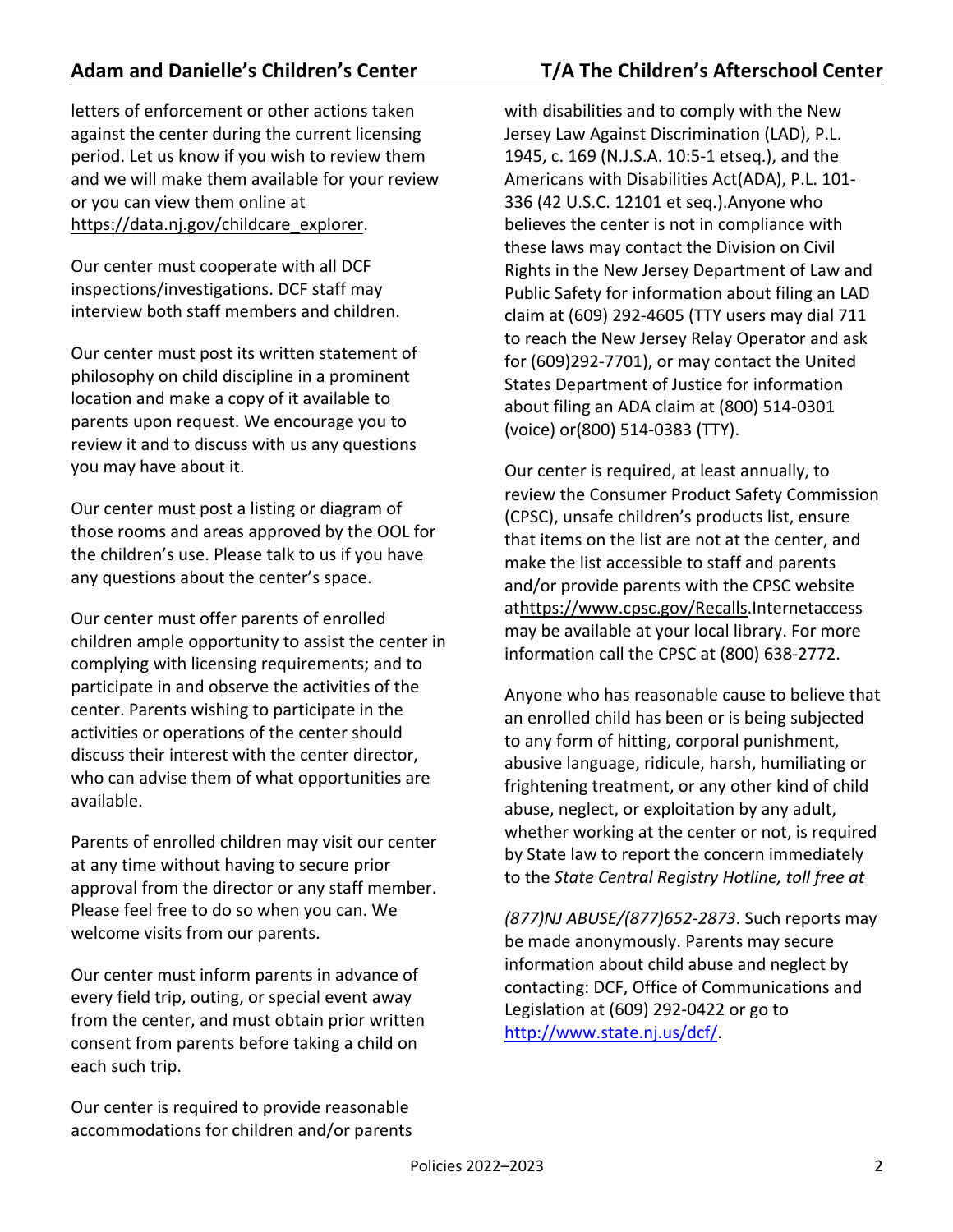# **Discipline Policy**

1. Be positive;

2. Be consistent with the age and developmental needs of the children; and

3. Lead to the child's ability to develop and maintain self-control.

(a) Staff members shall not discipline children for failing to eat or sleep or for soiling themselves.

(b) Staff shall not withhold active playtime as a means of discipline unless the child's actions or behavior present a danger to themselves or others.

(c) Children may be removed from a group activity to another area, provided that the child so removed is either under the supervision of another staff member or continuously visible to a staff member.

(d) The center shall maintain on file a written policy on the disciplining of children by staff members.

The policy shall:

4. Reflect the provisions specified in (3a) through (3c) and include the acceptable actions that a staff member may take when disciplining a child (that is, discussion with the child, time-out, etc.);

5. Be distributed to every staff member; and

6. Be posted in a prominent location within the center.

7. The center shall secure and maintain on file each staff member's signature, attesting to receipt of the policy on the disciplining of children by staff members.

8. For school-age childcare programs, the following shall apply:

(a) The center shall permit children to participate in the development of the discipline rules and procedures; or

(b) The center shall establish procedures to ensure that children are aware of the rules.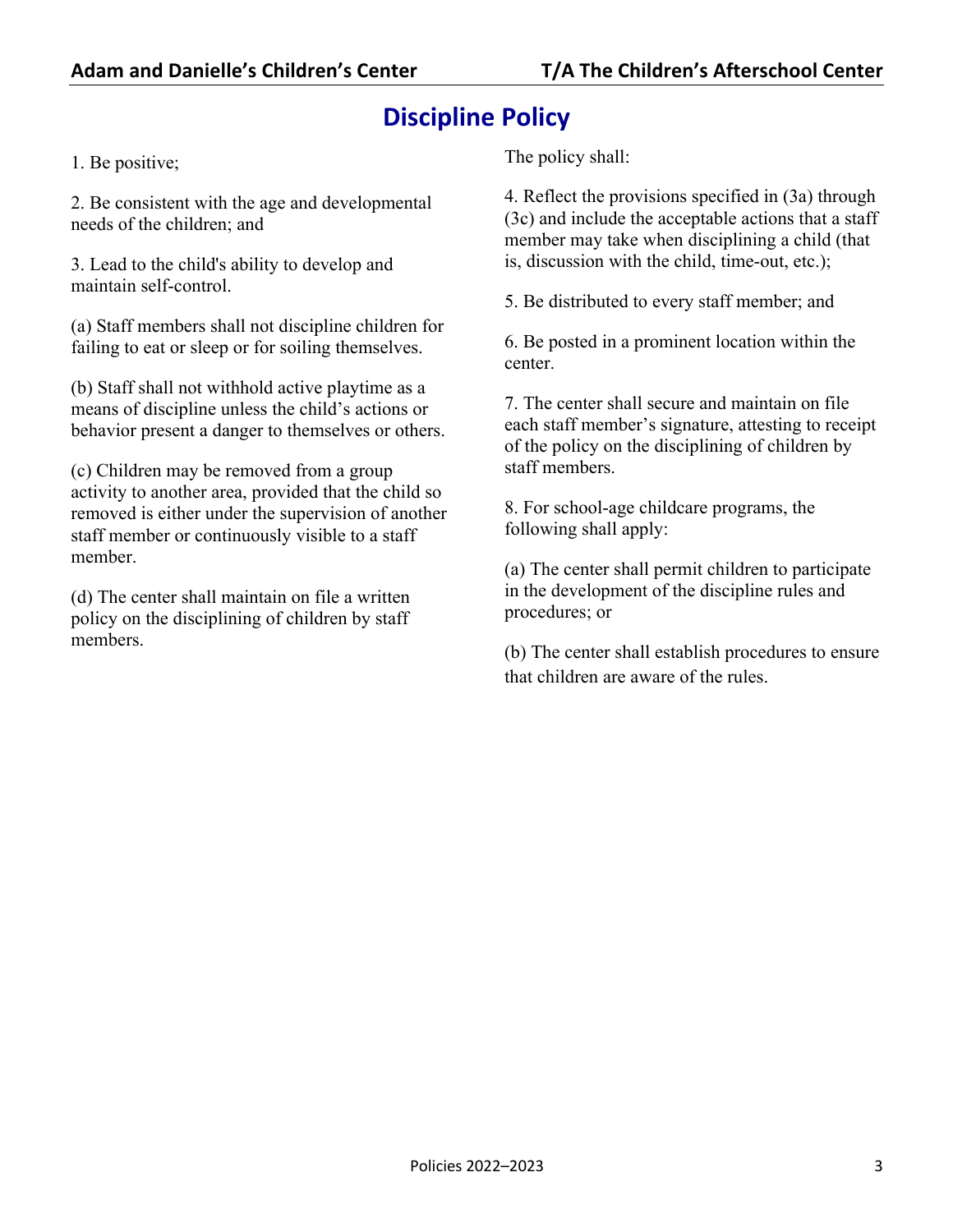### **Policy on the Release of Children**

Each child may be released only to the child's parent(s) or person(s) authorized by the parent(s) to take the child from the center and to assume responsibility for the child in an emergency if the parent(s) cannot be reached.

If a non-custodial parent has been denied access, or granted limited access, to a child by a court order, the center shall secure documentation to that effect, maintain a copy on file, and comply with the terms of the court order.

If the parent(s) or person(s) authorized by the parent(s) fails to pick up a child at the time of the center's daily closing, the center shall ensure that:

- 1. The child is supervised at all times;
- 2. Staff members attempt to contact the parent(s) or person(s) authorized by the parent(s); and
- 3. An hour or more after closing time, and provided that other arrangements for releasing the child to his/her parent(s) or person(s) authorized by the parent(s), have failed and the staff member(s) cannot continue to supervise the child at the center, the staff member shall call the *24-hour State Central Registry Hotline 1-877-NJ-ABUSE (1-877-652-2873)* to seek assistance in caring for the child until the parent(s) or person(s) authorized by the child's parent(s) is able to pick-up the child.

If the parent(s) or person(s) authorized by the parent(s) appears to be physically and/or emotionally impaired to the extent that, in the judgment of the director and/or staff member, the child would be placed at risk of harm if released to such an individual, the center shall ensure that:

- 1. The child may not be released to such an impaired individual;
- 2. Staff members attempt to contact the child's other parent or an alternative person(s) authorized by the parent(s); and
- 3. If the center is unable to make alternative arrangements, a staff member shall call the 24-hour State Central Registry Hotline 1-877-NJ-ABUSE (1-877-652-2873) to seek assistance in caring for the child.

For school-age child care programs, no child shall be released from the program unsupervised except upon written instruction from the child's parent(s).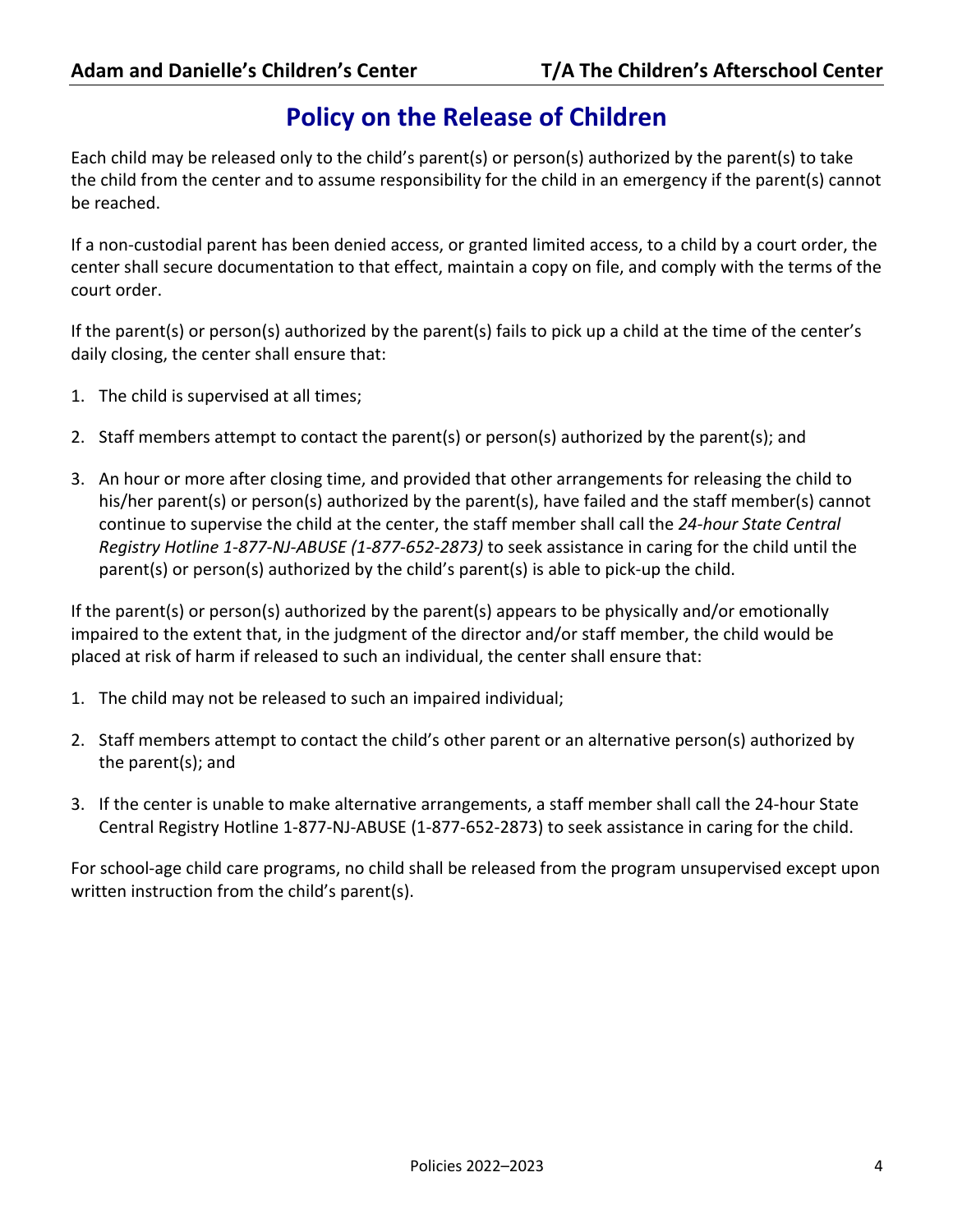### **Policy on the Management of Communicable Diseases**

If a child exhibits any of the following symptoms, the child should not attend the center. If such symptoms occur at the center, the child will be removed from the group, and parents will be called to take the child home.

- Severe pain or discomfort
- Acute diarrhea
- Episodes of acute vomiting
- Elevated oral temperature of 101.5 degrees Fahrenheit
- Lethargy
- Severe coughing
- Yellow eyes or jaundiced skin
- Red eyes with discharge
- Infected, untreated skin patches
- Difficult or rapid breathing
- Skin rashes in conjunction with fever or behavior changes
- Skin lesions that are weeping or bleeding
- Mouth sores with drooling
- Stiff neck

Once the child is symptom-free, or has a health care provider's note stating that the child no longer poses a serious health risk to himself/herself or others, the child may return to the center unless contraindicated by local health department or Department of Health.

# **EXCLUDABLE COMMUNICABLE DISEASES**

A child or staff member who contracts an excludable communicable disease may not return to the center without a health care provider's note stating that the child presents no risk to himself/herself or others.

Note: If a child has chicken pox, a note from the parent stating that all sores have dried and crusted is required.

If a child is exposed to any excludable disease at the center, parents will be notified in writing.

### **COMMUNICABLE DISEASE REPORTING GUIDELINES**

Some excludable communicable diseases must be reported to the health department by the center. The Department of Health's Reporting Requirements for Communicable Diseases and Work-Related Conditions Quick Reference Guide, a complete list of reportable excludable communicable diseases, can be found at:

http://www.nj.gov/health/cd/documents/reportable\_disease\_magnet.pdf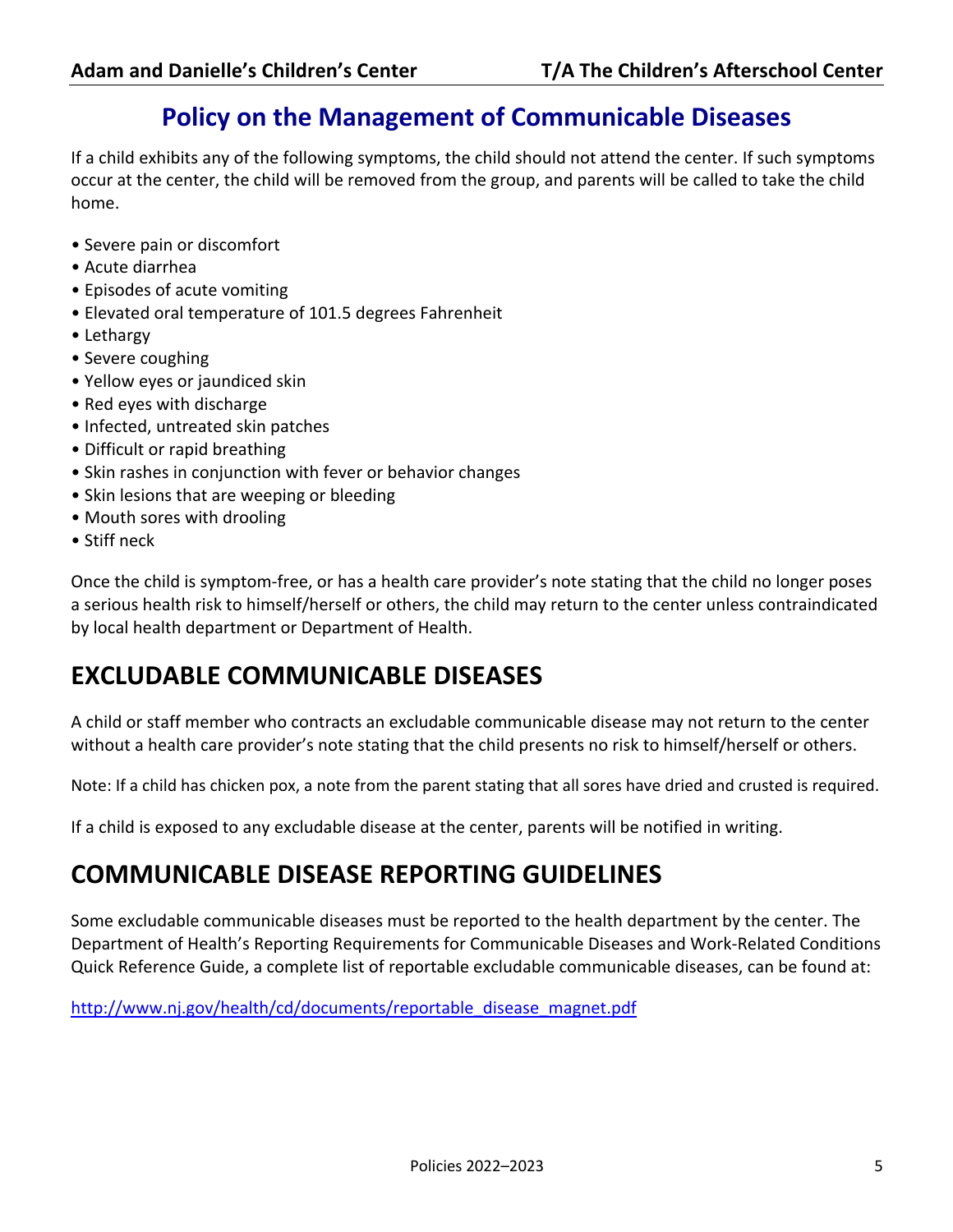# **Medication Administration Policy**

Our center must tell parents about our policy on administering medication and health care procedures to children. When we administer any medication or health care procedure to a child, we will follow these procedures. Our center **will** give prescription medication or health care procedures to a child with a short-term illness. Our center **will** give over-the-counter (non-prescription) medication or health care procedures to a child. Our center will provide reasonable accommodations for the administration of medication or health care procedures to a child with special needs, if failure to administer the medication or health care procedure would jeopardize the health of the child or prevent the child from attending the center.

Parents must provide written permission before any medication or health care procedure is administered to a child. Written permission is also needed if a school-age child is permitted to self-administer medication or a health care procedure.

Medication must be in its original container and labeled with the child's name, the name of the medication, the date it was prescribed or updated, the expiration date and directions for its administration. If a child may need a health care procedure while at the center (such as the use of a nebulizer, glucometer or epi-pen), parents must let us know who can provide appropriate training for our staff, and how we can contact the health care provider.

Medication will only be given according to the directions on the label, unless we have other written instructions from a health care provider. A health care provider's note is also needed for any type of non-prescription medication other than antihistamines, cough suppressants, decongestants, fever reducers/pain relievers (such as acetaminophen and ibuprofen), or topical (skin) preparations (such as sunscreen and diaper rash preparations).

Medication or health care procedures will only be given by authorized staff who are informed of the child's medication and health care needs. If a child shows any adverse effects of medication or health care procedures, parents will be notified immediately. Unused medication and health care equipment will be returned to parents when no longer being administered.

We will maintain on file a record of:

- 1. The child's name and parental authorization;
- 2. The name of the medication;
- 3. The condition for which the medication or health care procedure is being used;
- 4. The instructions for administering the medication, including the dosage and frequency;
- 5. The time and by whom the medication was administered to the child; and
- 6. Any adverse effect the medication may have had on the child.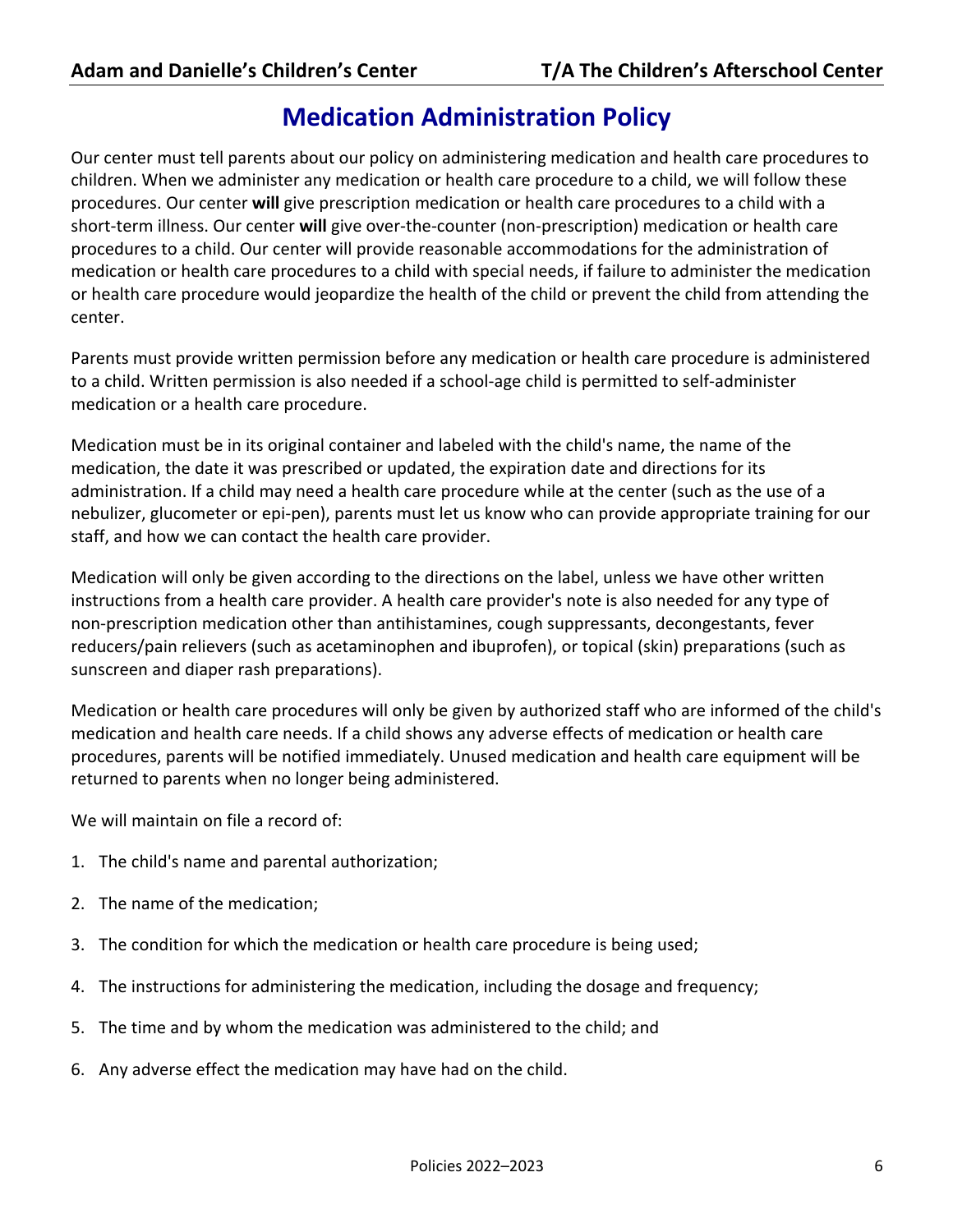# **Expulsion Policy**

#### *IMMEDIATE CAUSES FOR EXPULSION:*

- The child is at risk of causing serious injury to other children or himself/herself.
- Parent threatens physical or intimidating actions toward staff members.
- Parent exhibits verbal abuse to staff in front of enrolled children

#### *PARENTAL ACTIONS FOR CHILD'S EXPULSION:*

- Failure to pay/habitual lateness in payments.
- Failure to complete required forms including the child's immunization records.
- Habitual tardiness when picking up your child.
- Verbal abuse to staff.
- Other (explain)

#### *CHILD'S ACTIONS FOR EXPULSION:*

- Failure of child to adjust after a reasonable amount of time.
- Uncontrollable tantrums/ angry outbursts.
- Ongoing physical or verbal abuse to staff or other children.
- Excessive biting.
- Other (explain)

#### *SCHEDULE OF EXPULSION:*

If after the remedial actions above have not worked, the child's parent/guardian will be advised verbally and in writing about the child's or parent's behavior warranting an expulsion. An expulsion action is meant to be a period of time so that the parent/ guardian may work on the child's behavior or to come to an agreement with the center. The parent/guardian will be informed regarding the length of the expulsion period and the expected behavioral changes required in order for the child or parent to return to the center. The parent/guardian will be given a specific expulsion date that allows the parent sufficient time to seek alternate child care (approximately one to two weeks' notice depending on risk to other children's welfare or safety). Failure of the child/parent to satisfy the terms of the plan may result in permanent expulsion from the center.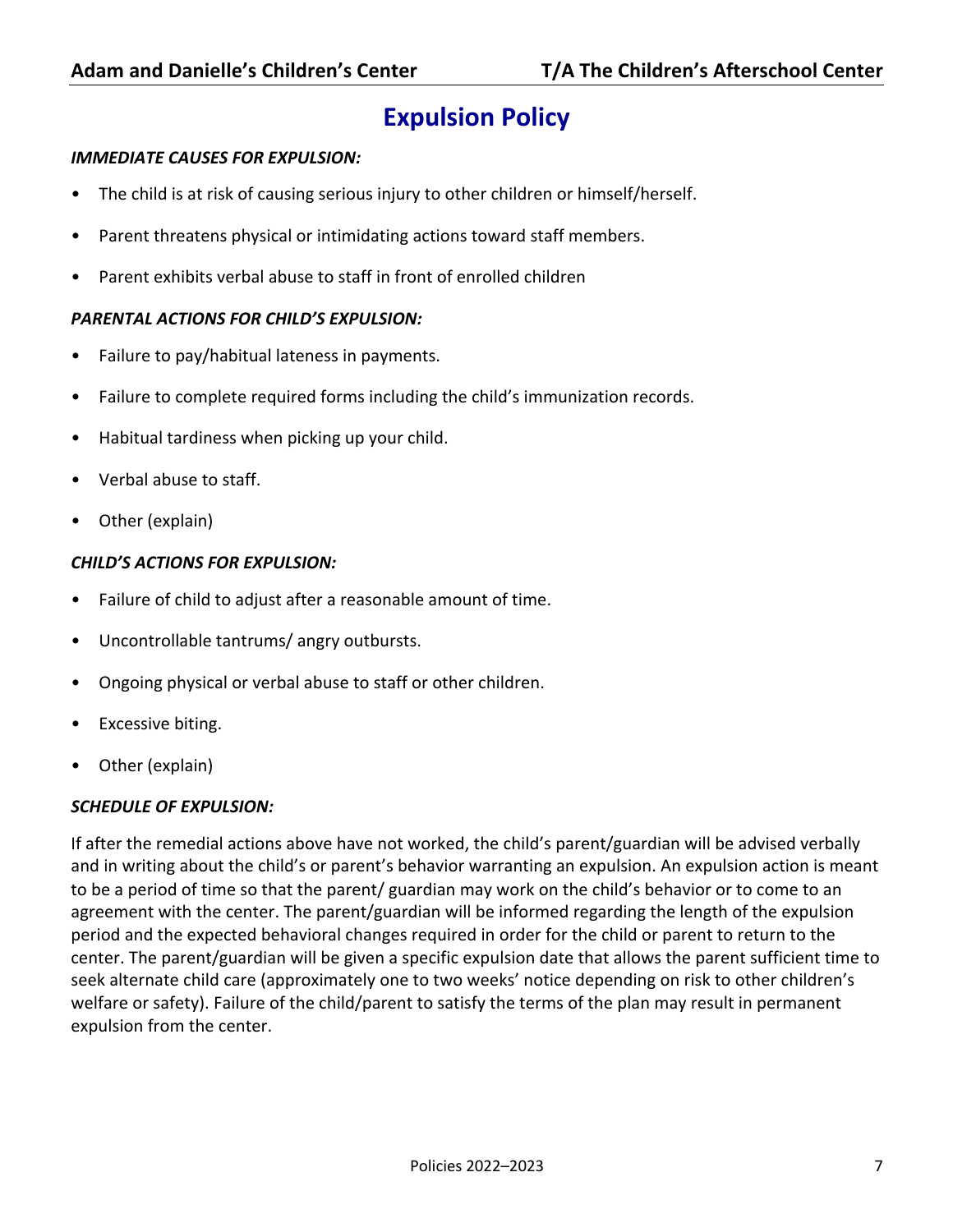#### *A CHILD WILL NOT BE EXPELLED IF A PARENT/GUARDIAN:*

- Made a complaint to the Office of Licensing regarding a center's alleged violations of the licensing requirements.
- Reported abuse or neglect occurring at the center.
- Questioned the center regarding policies and procedures.
- Without giving the parent sufficient time to make other child care arrangements.

#### *PROACTIVE ACTIONS THAT CAN BE TAKEN IN ORDER TO PREVENT EXPULSION:*

- Try to redirect child from negative behavior.
- Reassess classroom environment, appropriateness of activities, supervision.
- Always use positive methods and language while disciplining children.
- Praise appropriate behaviors.
- Consistently apply consequences for rules.
- Give the child verbal warnings.
- Give the child time to regain control.
- Document the child's disruptive behavior and maintain confidentiality.
- Give the parent/guardian written copies of the disruptive behavior that might lead to expulsion.
- Schedule a conference including the director, classroom staff, and parent/guardian to discuss how to promote positive behaviors.
- Give the parent literature of other resources regarding methods of improving behavior.
- Recommend an evaluation by professional consultation on premises.
- Recommend an evaluation by local school district study team.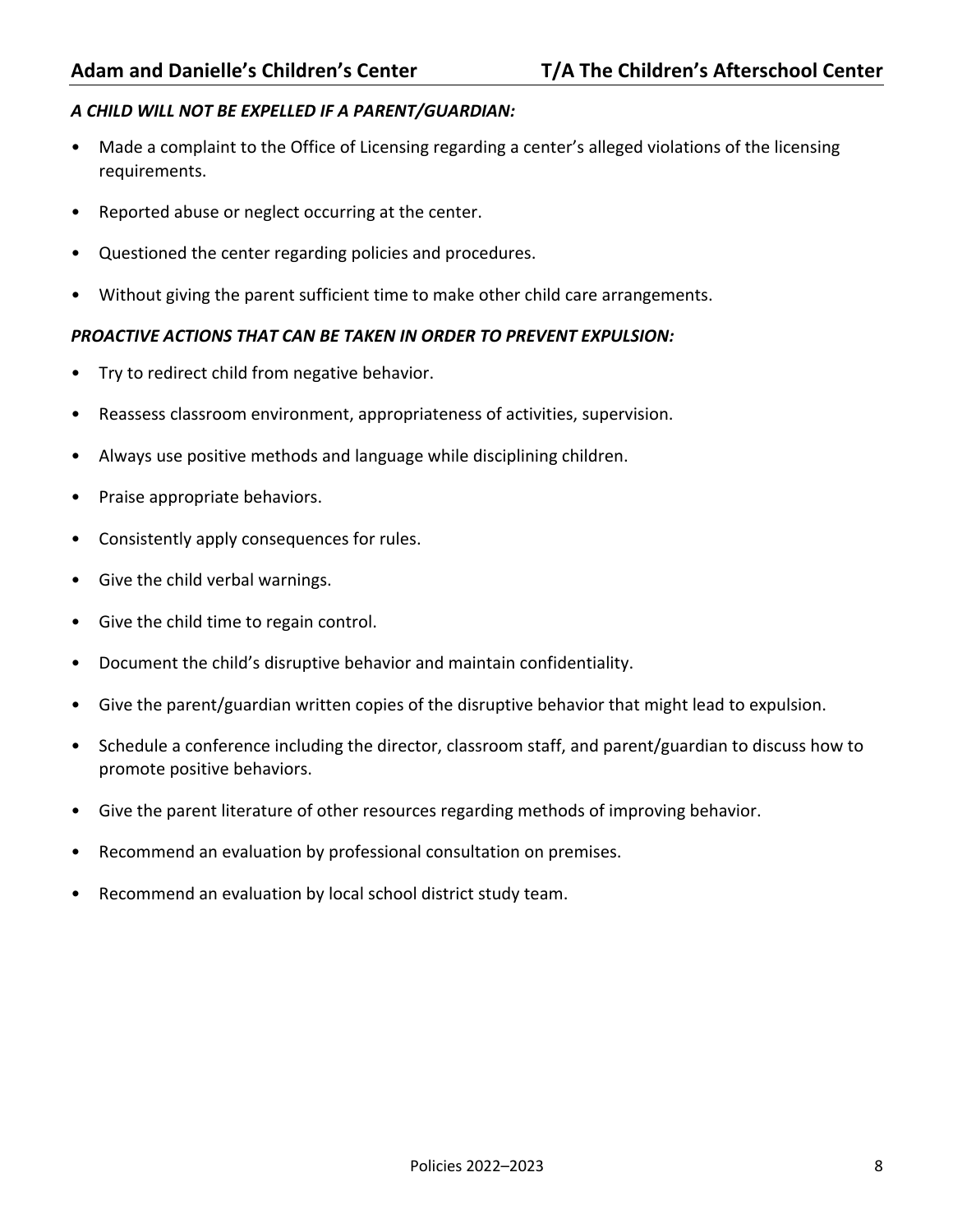### **Use of Technology and Social Media Policies**

#### *Social Media:*

The posting of confidential and identifying information about the children, parents, or staff at the Center on social media (e.g., Facebook, MySpace, Instagram, Twitter, etc.) is strictly prohibited. In no way does Adam and Danielle's Children's Center wish to abridge the rights of its employees to engage in critical commentary and observations that may relate to the Center and its operations; however, when such commentary and observations occur within a public forum and contain confidential information, it may result in disciplinary action for the employee. The posting of non-confidential information (promotional materials and the like) shall be restricted to official channels of communication (the Center website/Facebook page, etc.) unless prior written approval from the Director has been obtained.

#### *Pictures:*

As with the use of social media, the publication of photos from the Center, whether online or otherwise, is generally prohibited without prior approval from the Director. In general, approval will usually be granted for pictures which advance the Center's mission, demonstrate the educational achievements of the Center or the children in our care, or which otherwise portray the Center's positive contributions to the community. Staff may take pictures of the activities in their classrooms to share with the families of the children in our care, as appropriate (to document a child's progress, etc.). As mentioned previously, some families have chosen to restrict photograph permissions, and it is expected that all employees will abide by those wishes. These restrictions will be noted in the classroom binder.

#### *Electronic games, phones and tablets:*

Adam and Danielle's Children's Center does not permit television viewing at the center. DVD movies are only for education or instruction value. All games must be rated G and for the sole purpose of education and instruction. You Tube videos are not permitted. Children are not permitted to have their phones out of their back packs for any reason. We do not want them to text or call parents while at the center. If the director needs to contact the parents we will do so on our phone. Children are not permitted to take photos or videos of others at the program. Staff reserves the right to remove any electronics that they feel are not being used correctly.